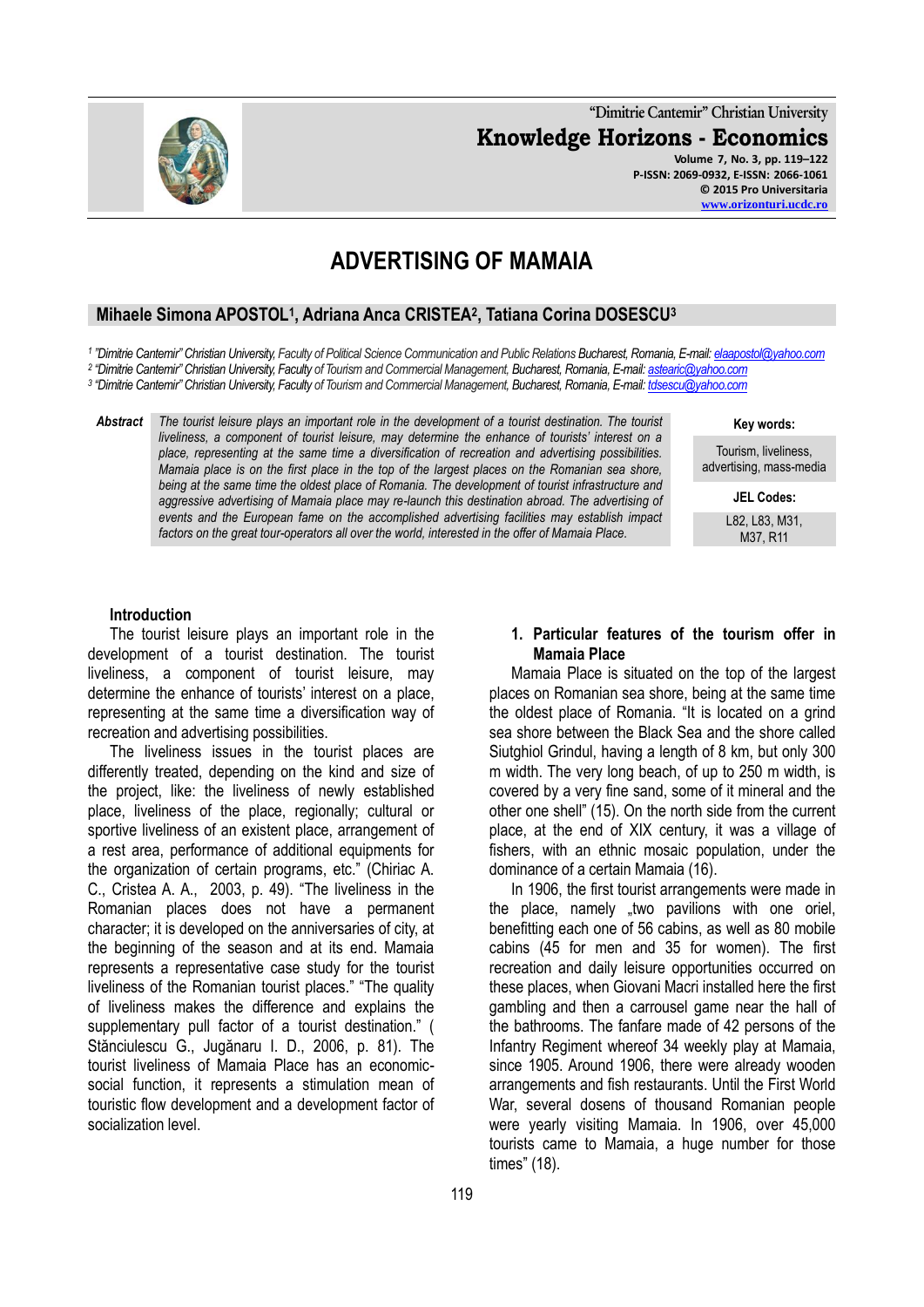The development of the place was permanent after 1920. The current tourist potential of Mamaia Place includes anthropic elements, full of history and new elements that make it competitive on the internal and international market. The main pull factors are: The Casino, built in 1925, Satul de Vacanță, Recreation Park "Aqua Magic", inaugurated on July, 2003, Telegondola – commissioned in 2004, Teatrul de vară that hosts Festivalul de muzică ușoară Mamaia, Postul de Radio Vacanța, which has been broadcasting since 1966, Lacul Siutghiol, for nautic recreation etc.

Currently, Mamaia Place has an accommodation infrastructure that counts over 70 hotels and villas that jointly provide approximate 30 thousand accommodation places. Whereof: 4 hotels are classified on 5 stars, 23 on 4 stars, 36 on 3 stars and 20 on 1 star (**19**). Mamaia is famous, too, for the elegant night clubs: La Mania Beach, Cuando Republic, Club Oxxo, Goa Club & Lounge,Club XXI, Club Le GaGa, LOFT, Club Fratelli, Club EGO, Crazy Beach, Club Luv Lounge, La Lautari, [Princess Summer Club, Crema Summer Club, Club](http://www.mamaiaonline.com/cluburi-mamaia/497-princess-summer-club-mamaia)  [Bellagio \(](http://www.mamaiaonline.com/cluburi-mamaia/497-princess-summer-club-mamaia)**20**)**.**

## **2. Advertising of Mamaia place**

For the first time, Mamaia makes the object of a commercial, after 6 years from the building of the first arrangements. The commercial of "Dimineata" newspaper, of August 30<sup>th</sup>, 1912, advertised by the Advertisement agency Carol Shulder & Comp, provides us several interesting aspects for that time. The first one would be that the advertising of a tourist destination was not made by the travel agency, as we expected. but by the advertisement agencies. Secondly, that sexuality was since then a marketing part – the display was accompanied by a slogan on the bottom side – "Sea baths at Mamaia, where the two genders may admire one each other!" Beyond the advertising display, it can be read, too, the fact that not necessarily Mamaia place is in the middle of the message, but a new form of spending time during a summer holiday. [\(18\)](http://vladimirrosulescu-istorie.blogspot.ro/2012/09/mamaia.html).

Mamaia Place knew a strong development until 1980, being "eclipsed" then by Neptun, Costinești and the other places under the management of Mangalia Municipality. We may say that the revival of place was issued after 2000, as consequence of a wide and complex development and modernization process of tourist infrastructure.

With respect to the advertising of the place, it benefitted of a higher care from the potential tourists by launching the two projects with a novelty character: Aqua Magic and Telegondola.

Starting from the 2010 year, the advertising of the place became a priority to the Town Hall of Constanta Municipality. In 2010, the mayor of Constanta declared on the Acces Direct show on Antena 1 that participated to the Carnival of Sao Paolo, being the guest of Vai Vai School. It wins that year the third place at the Brazilian carnival organized at Sao Paolo.

That year, a miss contest, a pompous fashion show, where 100 models take part and a show of hostesses in the clubs on the esplanade of Piața Cazinoului, in the center of the plant, are organized at Mamaia.

The mayor announces that he wants the following year to organized a carnival at Mamaia. The event of 2010 is "a kind of view day to the carnival of the following year, when each club will make its own allegory car, will come with hostesses, DJ, their music and will all take part, as I saw in other countries.

A joyful party for everybody" (1) In 2011, the mayor of Constanta gave the green light for the Mamaia Carnival, proposing at the end of each week a dressing theme. The mayor dressed as a sultan, maharajah, pharaoh, Scottish king, samurai, etc. "The beautiful girls, some of the most modern artists, dancers, fakirs or pharaohs jumped on the allegory cars, which gathered around them about 7000 curious tourists, in the area of Mamaia Casino" B1TV source (2).

At the International Show of Monte Carlo Clubs, in 2012, the mayor of Constanta receives for Mamaia place, the prize for "The most modern European recreating place". Over 150 European, Asian and American clubs took part to the Show (3).

On February, 2013, the mayor of Constanta announces the events that will take place during the summer season "Mamaia place will host that summer an international show of clubs", "It will take place on June and the clubs of Monte Carlo, Hong Kong, Moscow and Miami will be here and will have one night in one Romanian club" ( 3).

In 2013 year, at Mamaia, the local board forced the club owners to buy allegory cars; otherwise, the owners will be sanctioned by penalties starting from 1000 up to the cancellation of operation authorization. The allegory car has clear specifications: a minimum length of opt meters, a charming design and the environment is animated by minimum six hostesses (3) "Mamaia Carnival is a unique party of Europe, with an environment animated by 2 allegory cars and dozens of hostesses of Mamaia clubs, who will walk on the promenade and will offer spectacular shows on the especially intended scene for the opening of the Carnival, in the Cazino Small Market. The parade of allegory cars is an advertising action of the brand of Mamaia place, one of the most modern and attractive holiday places of Europe (6).

On November, 2013, the mayor of Constanta "announced that he illuminates the beaches of Mamaia like in Brazil, the initiative taking party to the novel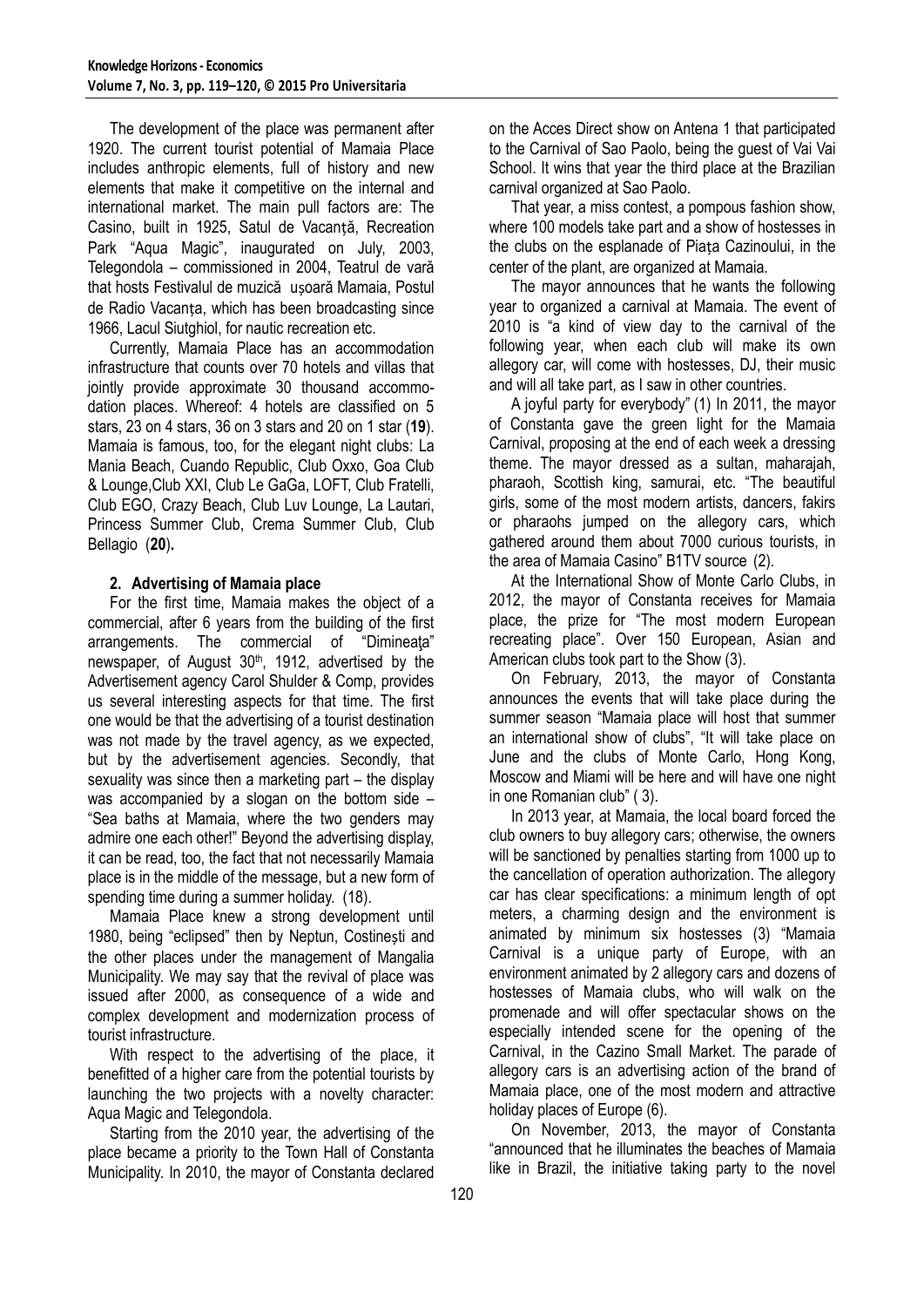project with the walking of allegory cars. The modernization works of the promenade in Mamaia have already started and the Perla and Cazinou small markets are to be re-arranged, too, so that the allegory cars have more room for walk. "( 7).

The Mayor of Constanta, at a press conference [\(8\)](http://www.digi24.ro/Stiri/Digi24/Timp+liber/Stiri/Radu+Mazare+Fiii+lui+Fidel+Castro+si+Che+Guevara+ar+putea+veni+l) declares that he proposes for 2015 to be a carnival with a novel theme: The Havana Revolution, in this respect, he invites the sons of famous personalities, the son of Fidel Castro and the son of Che Guevara who seamed to be interested in the mayor's proposal.

The Mayor of Constanta systematically tried to provide the public an hymn intended to Mamaia Place, which become a hit and "break the radios and all the clubs" (9). He called personalities of the music world, to create a melody. In 2012, the video clip "Love 2 Party (Welcome to Mamaia)", launched on the FTV Party at Mamaia event, was simultaneously broadcasted in 40 countries. The players Celia and Mohombi, with the composer Costi Ioniță were on the scene at the presentation of the video clip (10).

In 2013, the hymn was played by Loredana, Cabron, Alex Velea and Radu Mazăre. "The hymn "Viva Mamaia" played by Loredana Groza was a disputed projects by several points of view. The financing sources of the project were considered unclear, the originality, the song was suspected as crib, a Kroatian hit made by Tonci Huljic "(1); the video clip arose vehement reactions from several associations against discrimination, being considered a kitsch by some of the specialists (11). The hymn "A lu' Mamaia" played by Delia and Speak is launched in 2014. At the debut, the piece was on 76 place in Romanian Top 100, ascending step by step, week after week, on the 63<sup>rd</sup> position, and on the third week, on the  $57<sup>th</sup>$  position. (15).

The modest position it had on the classification shows that neither the song "A lu' Mamaia" could be the resonant hymn that the organizers intended. The song did not become an emblematic melody to Mamaia place, but the media discovered the annual advertising efforts of mass-media. The melody became very famous, and the persons and the story on the back of creation made the feast of the public, but these facts didn't make it popular.

On the official page of Constanta Town Hall, information are provided, too, for the people interested in the offer "Seashore for everybody" and about the leisure possibilities granted to elder persons.

### **Conclusions**

Mamaia Place is a summer destination, predominantly to the stay for the mass tourism of "Seashore for everybody" type and a party destination of the end of the week. The summer season reduced,

fact noticed by the decrease of the broadcasting period of Vacanta radio channel, starting from 2012, May-October, between June 11<sup>th</sup> and September 16<sup>th</sup>. This imposes the enhancement of interest to the diversification of advertising methods.

The development of tourist infrastructure and the aggressive advertising of Mamaia Place may re-launch abroad this destination. The media coverage of events and the fame on European level of the issued advertising ways may constitute impact factors over the great tour-operators of the world, interested in the offer of Mamaia Place.

## **Bibliography**

Chiriac A. C., Cristea A. A., ( 2003), *Animația în turism și industria ospitalității*, Ed. Gemma Print, București;

Stanciulescu G., Jugănaru I.D., (2006), *Animația și animatorulîn turism*, Ed. Uranus, București;

## **Electronic sources:**

1[.http://www.ziare.com/articole/](http://www.ziare.com/articole/) radu+mazare+care+alegorice, 2011;

2. [http://www.ziare.com/radu-mazare/primar](http://www.ziare.com/radu-mazare/primar-constanta/mazare-a-defilat-pe-un-car-alegoric-imbracat-ca-un-sultan-1178789)[constanta/mazare-a-defilat-pe-un-car-alegoric](http://www.ziare.com/radu-mazare/primar-constanta/mazare-a-defilat-pe-un-car-alegoric-imbracat-ca-un-sultan-1178789)[imbracat-ca-un-sultan-1178789,](http://www.ziare.com/radu-mazare/primar-constanta/mazare-a-defilat-pe-un-car-alegoric-imbracat-ca-un-sultan-1178789) 2012;

3[. http://www.ziare.com/articole/mamaia+](http://www.ziare.com/articole/mamaia+%20premiata+monte+carlo)  [premiata+monte+carlo,](http://www.ziare.com/articole/mamaia+%20premiata+monte+carlo) 2012;

4. [http://www.ziare.com/radu-mazare/primar](http://www.ziare.com/radu-mazare/primar-constanta/radu-mazare-mamaia-va-gazdui-un-festival-international-al-cluburilor-1218563)[constanta/radu-mazare-mamaia-va-gazdui-un-festival](http://www.ziare.com/radu-mazare/primar-constanta/radu-mazare-mamaia-va-gazdui-un-festival-international-al-cluburilor-1218563)[international-al-cluburilor-1218563,](http://www.ziare.com/radu-mazare/primar-constanta/radu-mazare-mamaia-va-gazdui-un-festival-international-al-cluburilor-1218563) 2013;

5. [http://www.digi24.ro/Stiri/Digi24/Timp+liber/Stiri/](http://www.digi24.ro/Stiri/Digi24/Timp+liber/Stiri/%20Radu+Mazare+obliga+cluburile+din+Mamaia+sa+aiba+care+alegorice)  [Radu+Mazare+obliga+cluburile+din+Mamaia+sa+aiba+](http://www.digi24.ro/Stiri/Digi24/Timp+liber/Stiri/%20Radu+Mazare+obliga+cluburile+din+Mamaia+sa+aiba+care+alegorice) [care+alegorice,](http://www.digi24.ro/Stiri/Digi24/Timp+liber/Stiri/%20Radu+Mazare+obliga+cluburile+din+Mamaia+sa+aiba+care+alegorice) 2013;

6. Andreea Iliescum

[http://www.digi24.ro/Stiri/Digi24/Timp+liber/Stiri/Radu+](http://www.digi24.ro/Stiri/Digi24/Timp+liber/Stiri/Radu+Mazare+Fiii+lui+Fidel+Castro+si+Che+Guevara+ar+putea+veni+l) [Mazare+Fiii+lui+Fidel+Castro+si+Che+Guevara+ar+put](http://www.digi24.ro/Stiri/Digi24/Timp+liber/Stiri/Radu+Mazare+Fiii+lui+Fidel+Castro+si+Che+Guevara+ar+putea+veni+l) [ea+veni+l,](http://www.digi24.ro/Stiri/Digi24/Timp+liber/Stiri/Radu+Mazare+Fiii+lui+Fidel+Castro+si+Che+Guevara+ar+putea+veni+l) 2013;

7. [http://www.ziare.com/radu-mazare/primar](http://www.ziare.com/radu-mazare/primar-constanta/mazare-vrea-lumini-ca-in-brazilia-la-mamaia-pretul-10-milioane-de-euro-1266751)[constanta/mazare-vrea-lumini-ca-in-brazilia-la-mamaia](http://www.ziare.com/radu-mazare/primar-constanta/mazare-vrea-lumini-ca-in-brazilia-la-mamaia-pretul-10-milioane-de-euro-1266751)[pretul-10-milioane-de-euro-1266751,](http://www.ziare.com/radu-mazare/primar-constanta/mazare-vrea-lumini-ca-in-brazilia-la-mamaia-pretul-10-milioane-de-euro-1266751) 2012;

8[. http://www.digi24.ro/Stiri/Digi24/Timp+liber/](http://www.digi24.ro/Stiri/Digi24/Timp+liber/%20Stiri/Radu+Mazare+Fiii+lui+Fidel+Castro+si+Che+Guevara+ar+putea+veni+l)  [Stiri/Radu+Mazare+Fiii+lui+Fidel+Castro+si+Che+Guev](http://www.digi24.ro/Stiri/Digi24/Timp+liber/%20Stiri/Radu+Mazare+Fiii+lui+Fidel+Castro+si+Che+Guevara+ar+putea+veni+l) [ara+ar+putea+veni+l](http://www.digi24.ro/Stiri/Digi24/Timp+liber/%20Stiri/Radu+Mazare+Fiii+lui+Fidel+Castro+si+Che+Guevara+ar+putea+veni+l)

9. [http://www.ziare.com/radu-mazare/stiri-radu](http://www.ziare.com/radu-mazare/stiri-radu-mazare/primarul-radu-mazare-cauta-un-imn-pentru-statiunea-mamaia-1207766)[mazare/primarul-radu-mazare-cauta-un-imn-pentru](http://www.ziare.com/radu-mazare/stiri-radu-mazare/primarul-radu-mazare-cauta-un-imn-pentru-statiunea-mamaia-1207766)[statiunea-mamaia-1207766,](http://www.ziare.com/radu-mazare/stiri-radu-mazare/primarul-radu-mazare-cauta-un-imn-pentru-statiunea-mamaia-1207766) 2013;

10. [http://www.mondenonline.ro/videoclipul-in-care](http://www.mondenonline.ro/videoclipul-in-care-apare-radu-mazare-lansat-in-40-de-tari/)[apare-radu-mazare-lansat-in-40-de-tari/,](http://www.mondenonline.ro/videoclipul-in-care-apare-radu-mazare-lansat-in-40-de-tari/) 2012;

11. [http://www.business24.ro/turism/promovarea](http://www.business24.ro/turism/promovarea-turismului/statiunea-mamaia-asa-imn-asa-turism-specialistii-demonteaza-strategiile-ieftine-de-promovare-1528824)[turismului/statiunea-mamaia-asa-imn-asa-turism](http://www.business24.ro/turism/promovarea-turismului/statiunea-mamaia-asa-imn-asa-turism-specialistii-demonteaza-strategiile-ieftine-de-promovare-1528824)[specialistii-demonteaza-strategiile-ieftine-de](http://www.business24.ro/turism/promovarea-turismului/statiunea-mamaia-asa-imn-asa-turism-specialistii-demonteaza-strategiile-ieftine-de-promovare-1528824)[promovare-1528824,](http://www.business24.ro/turism/promovarea-turismului/statiunea-mamaia-asa-imn-asa-turism-specialistii-demonteaza-strategiile-ieftine-de-promovare-1528824) 2013;